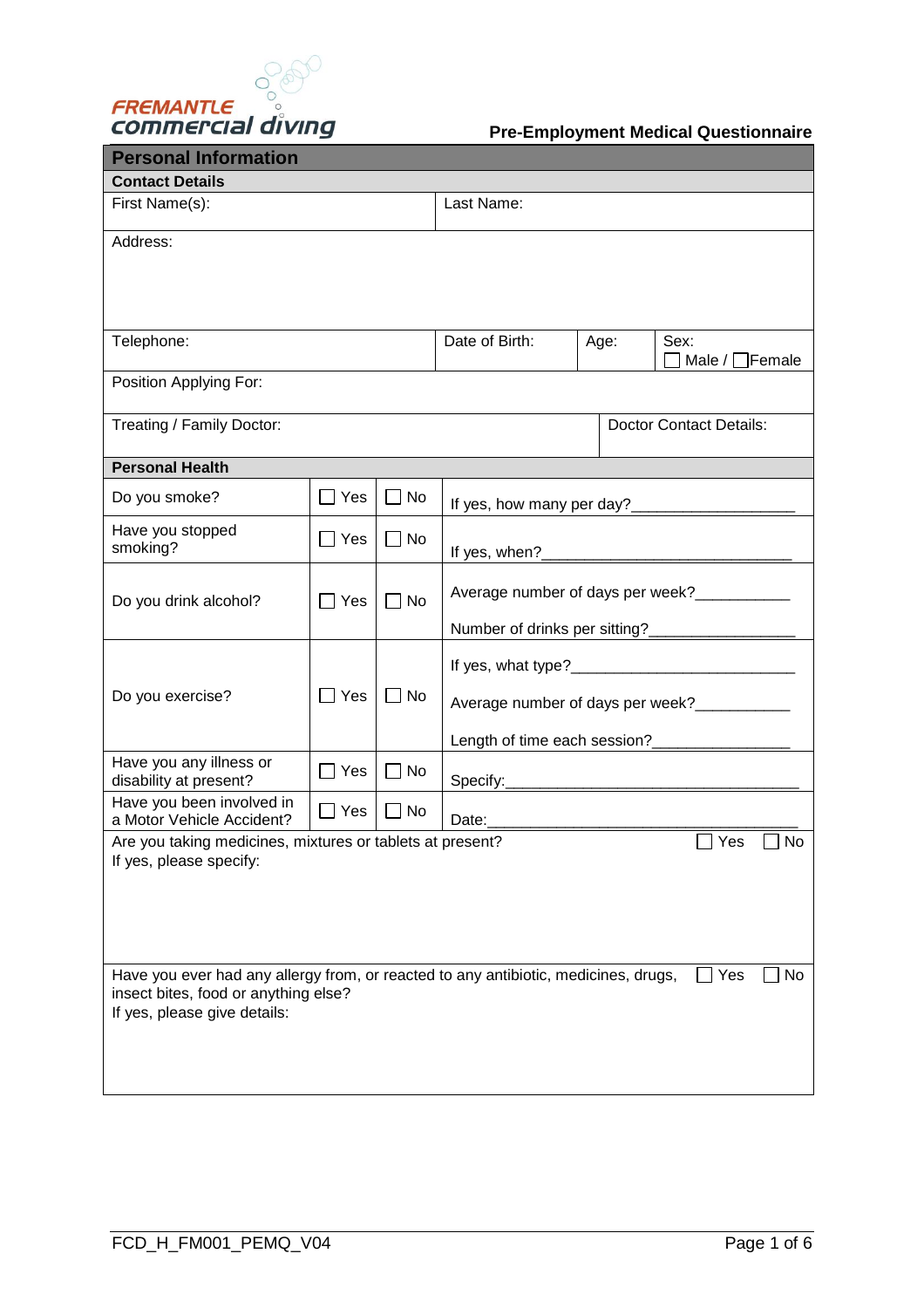

Are you receiving treatment for any medical conditions? If yes, please give details:

 $\boxed{\phantom{1}}$  Yes  $\boxed{\phantom{1}}$  No

| Personal Health History: Tick Yes or No to the following questions. |     |    |  |  |  |
|---------------------------------------------------------------------|-----|----|--|--|--|
| Do you have any physical disability?                                | Yes | No |  |  |  |
| Is there any defect in the sight of either eye?                     | Yes | No |  |  |  |
| Are you colour blind?                                               | Yes | No |  |  |  |
| Have you any defect in hearing?                                     | Yes | No |  |  |  |
| Are you affected by vertigo (fear of heights)?                      | Yes | No |  |  |  |
| Are you able to work while located at a height?                     | Yes | No |  |  |  |
| Do you suffer from claustrophobia (fear of confined spaces)?        | Yes | No |  |  |  |
| Have you had any back/neck trouble of any kind?                     | Yes | No |  |  |  |
| Have you had any heart trouble or angina?                           | Yes | No |  |  |  |
| Have you had any severe injury or operation?                        | Yes | No |  |  |  |
| Have you ever had any bone fractures or dislocations?               | Yes | No |  |  |  |
| Have you ever had any ankle/knee trouble of any kind?               | Yes | No |  |  |  |
| Have you ever had a rupture (hernia)?                               | Yes | No |  |  |  |
| Have you ever had wrist/elbow trouble of any kind?                  | Yes | No |  |  |  |
| Have you ever had any nervous trouble, epilepsy or fainting?        | Yes | No |  |  |  |
| Have you ever had any fits, seizures or blackouts                   | Yes | No |  |  |  |
| Have you suffered from depression or anxiety?                       | Yes | No |  |  |  |
| Have you ever had skin trouble (dermatitis)?                        | Yes | No |  |  |  |
| Have you ever had repetitive strain injury?                         | Yes | No |  |  |  |
| Have you ever had stomach ulcers, gall or kidney disorders          | Yes | No |  |  |  |
| Have you ever had whiplash from an accident?                        | Yes | No |  |  |  |
| Do you have any allergies?                                          | Yes | No |  |  |  |
| Is there any family history of disease like diabetes?               | Yes | No |  |  |  |
| Have you a tendency to bleed or bruise excessively?                 | Yes | No |  |  |  |
| Have you ever had Asthma, Tuberculosis or Pleurisy?                 | Yes | No |  |  |  |
| Have you ever had hepatitis, jaundice or liver trouble?             | Yes | No |  |  |  |
| Have you ever had Rheumatics or Arthritis of any form?              | Yes | No |  |  |  |
| Have you ever had Goitre or Thyroid troubles?                       | Yes | No |  |  |  |
| Have you ever had high blood pressure?                              | Yes | No |  |  |  |
| Have you ever had kidney or bladder disease?                        | Yes | No |  |  |  |
| Have you ever had cancer or tumour of any kind?                     | Yes | No |  |  |  |
| Have you ever had ear discharge, antrum or sinus trouble?           | Yes | No |  |  |  |
| Have you ever had persistent or frequent headaches/migraines?       | Yes | No |  |  |  |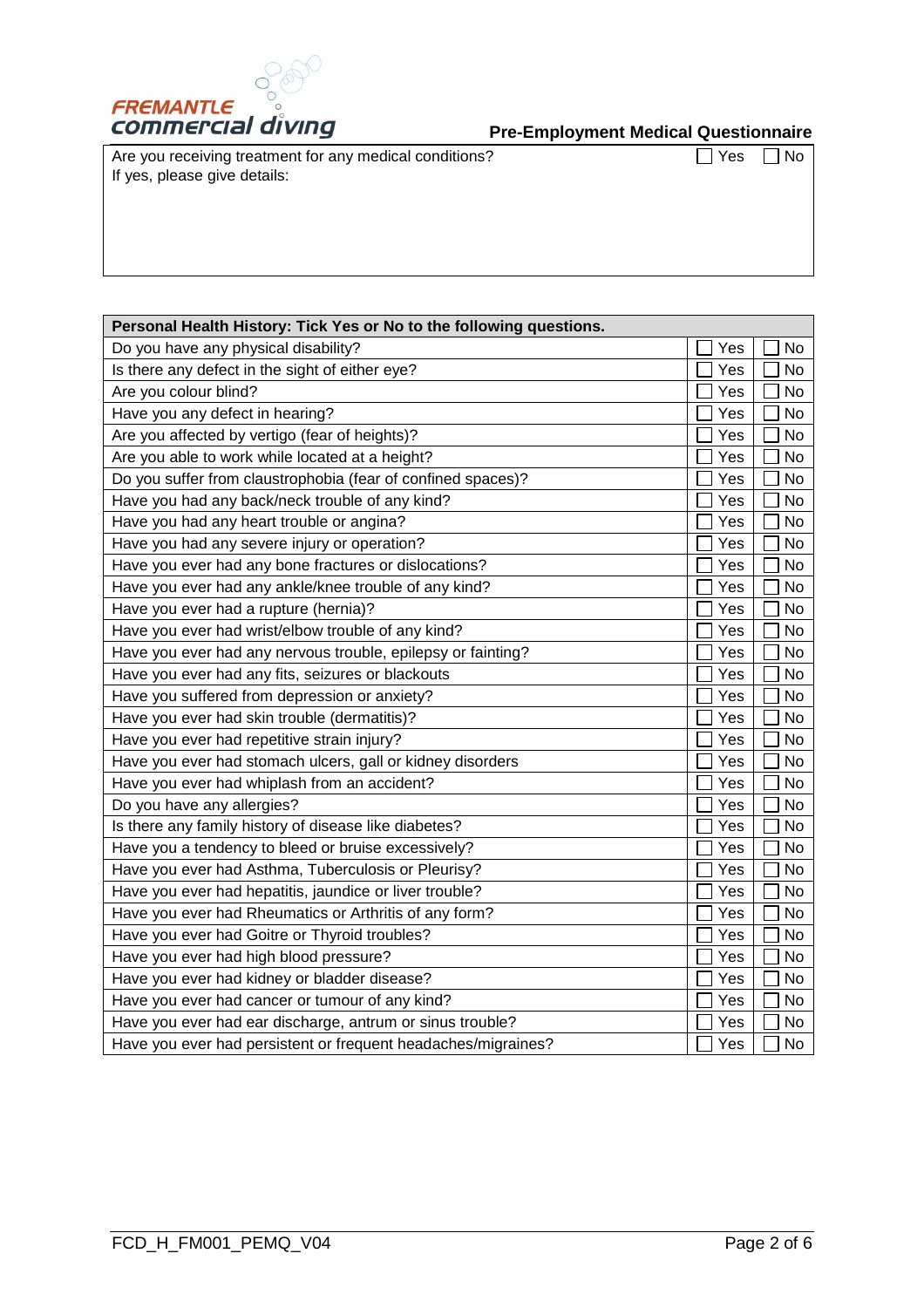

| Personal Health History Continued: Tick Yes or No to the following questions.                                                                                                   |     |    |
|---------------------------------------------------------------------------------------------------------------------------------------------------------------------------------|-----|----|
| Have you ever had any illness or suffered any breakdown, met with any injury or<br>wound or undergone any surgical operation not already stated above?<br>If yes, give details: | Yes | No |
| Have you ever had a workers' compensation claim?<br>If yes, give details:                                                                                                       | Yes | No |
| Have you been involved in a Motor Vehicle Accident?<br>If yes, give details:                                                                                                    | Yes | No |

| <b>Manual Handling</b>                                                                                                                                                                                                                                                                                             |                          |     |                    |  |     |           |
|--------------------------------------------------------------------------------------------------------------------------------------------------------------------------------------------------------------------------------------------------------------------------------------------------------------------|--------------------------|-----|--------------------|--|-----|-----------|
| Have you ever been treated for an injury as a result of attempting to lift, lower,<br>push, pull, carry or otherwise move, hold or restrain any object?                                                                                                                                                            |                          |     |                    |  |     | No.       |
| Do you suffer from any medical or health related condition that may affect your<br>ability to lift, lower, push, pull, carry or otherwise move, hold or restrain any object?                                                                                                                                       |                          |     |                    |  |     | No.       |
| Do you suffer from any medical or health related condition that may be affected by<br>physical or strenuous work? (E.g. repetitive strain injuries related to manual<br>handling, lower back pain, hernia or haemorrhoids, a heart condition, high blood<br>pressure, a respiratory condition such as asthma etc.) |                          |     |                    |  | Yes | No        |
| Have you had or do you currently have any of the following:                                                                                                                                                                                                                                                        |                          |     |                    |  |     |           |
| Swollen or painful joints                                                                                                                                                                                                                                                                                          | No<br>Neck injury<br>Yes |     |                    |  | Yes | No        |
| <b>RSI</b>                                                                                                                                                                                                                                                                                                         | Yes                      | No. | Back injury        |  | Yes | <b>No</b> |
| Knee injury                                                                                                                                                                                                                                                                                                        | Yes                      | No  | Other joint injury |  | Yes | No        |
| <b>Fractures</b>                                                                                                                                                                                                                                                                                                   | Yes                      | No. | Shoulder injury    |  | Yes | <b>No</b> |
| Ankle injury                                                                                                                                                                                                                                                                                                       | Yes                      | No  | Other:             |  | Yes | No        |
| If you have answered 'yes' to any of the questions in this section, please provide details (e.g. dates,<br>what happened, nature of injury/medical condition, treatment details, length of time off work, etc.)                                                                                                    |                          |     |                    |  |     |           |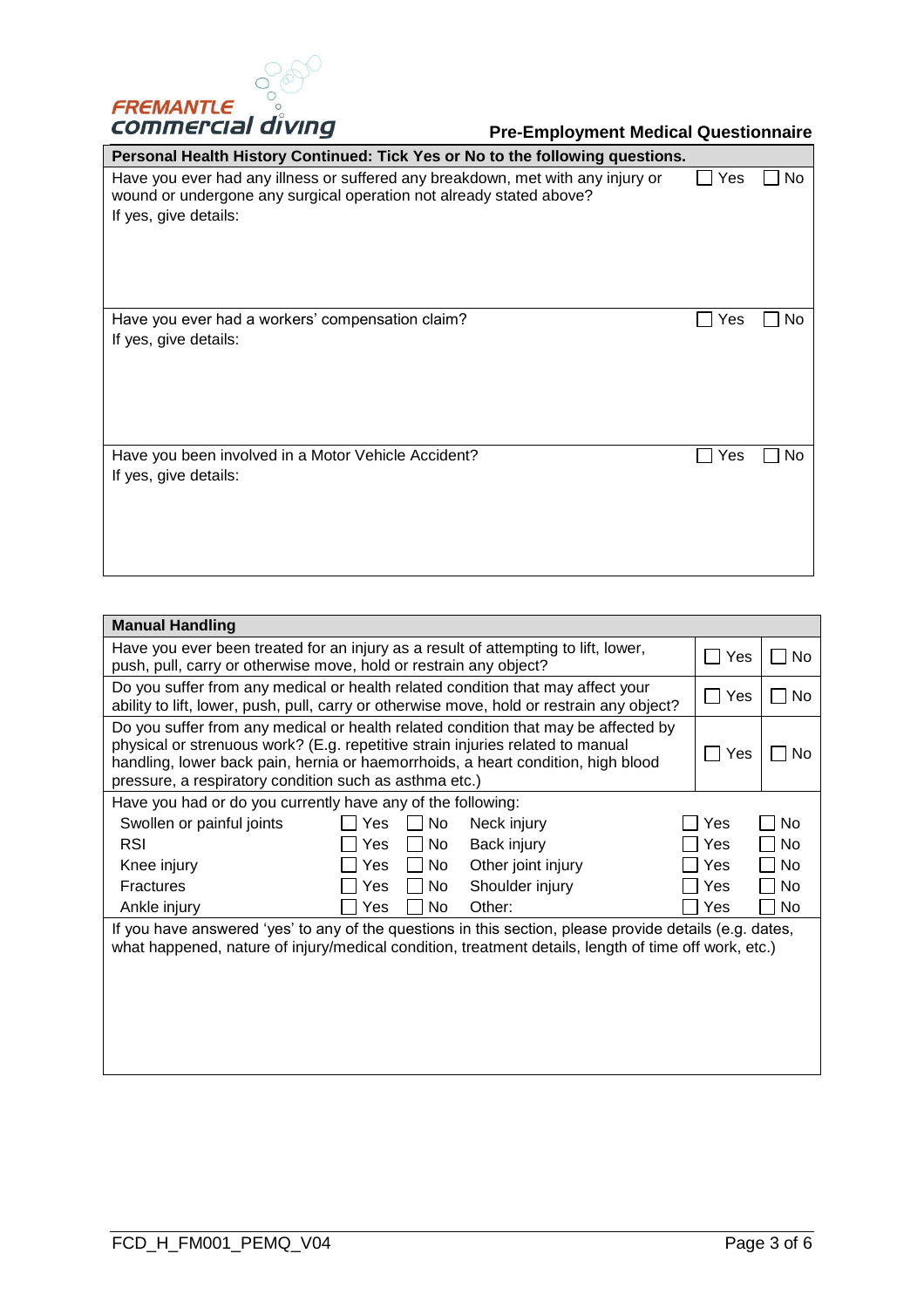

| Driving                                                                                                                                                             |                                               |                                              |                        |            |                      |  |  |
|---------------------------------------------------------------------------------------------------------------------------------------------------------------------|-----------------------------------------------|----------------------------------------------|------------------------|------------|----------------------|--|--|
| Are you currently being treated by a doctor for any illness or injury?                                                                                              |                                               |                                              |                        | Yes        | No                   |  |  |
| Are you receiving any medical treatment or taking any medication?                                                                                                   | Yes                                           | No                                           |                        |            |                      |  |  |
| (either prescribed or otherwise)                                                                                                                                    |                                               |                                              |                        |            |                      |  |  |
| Have you ever had or been told by a doctor that you had any of the following?                                                                                       |                                               |                                              |                        |            |                      |  |  |
| High blood pressure                                                                                                                                                 | Yes<br>No                                     | Blackouts, fainting                          |                        | Yes        | No                   |  |  |
| Heart disease                                                                                                                                                       | No<br>Yes                                     | <b>Stroke</b>                                |                        | Yes        | No                   |  |  |
| Chest pain, angina                                                                                                                                                  | Yes<br>No                                     | Dizziness, vertigo,<br>problems with balance |                        | Yes        | $\Box$ No            |  |  |
| Any condition requiring heart<br>surgery                                                                                                                            | No<br>Yes                                     | Double vision, difficulty<br>seeing          |                        | $\Box$ Yes | $\Box$ No            |  |  |
| Palpitations/irregular heartbeat                                                                                                                                    | Yes<br>No                                     | Colour blindness                             |                        | Yes        | $\Box$ No            |  |  |
| Abnormal shortness of breath                                                                                                                                        | Yes<br>No                                     | Kidney disease                               |                        | Yes        | $\Box$ No            |  |  |
| Head injury, spinal injury                                                                                                                                          | Yes<br>No                                     | <b>Diabetes</b>                              |                        | Yes        | $\Box$ No            |  |  |
| Seizures, fits, convulsions,                                                                                                                                        | Yes<br>No                                     | Neck, back or limb                           |                        | Yes        | $\Box$ No            |  |  |
| epilepsy                                                                                                                                                            |                                               | disorders                                    |                        |            |                      |  |  |
| Hearing loss or deafness or had an ear operation or use a hearing aid                                                                                               |                                               |                                              |                        | Yes        | No                   |  |  |
| Do you have difficulty hearing people on the telephone (including use of hearing aid<br>if worn)?                                                                   |                                               |                                              |                        | $\Box$ Yes | No                   |  |  |
| Have you ever had or been told by a doctor that you had a psychiatric illness, or<br>nervous disorder?                                                              |                                               |                                              |                        | $\Box$ Yes | No<br>$\blacksquare$ |  |  |
| Have you ever had any other serious injury, illness, operation or been in hospital for                                                                              |                                               |                                              |                        |            |                      |  |  |
| any reason?                                                                                                                                                         | $\Box$ Yes                                    | No                                           |                        |            |                      |  |  |
| Have you ever had, or been told by a doctor that you had a sleep disorder, sleep                                                                                    |                                               | Yes                                          | No                     |            |                      |  |  |
| apnoea or narcolepsy?                                                                                                                                               |                                               |                                              |                        |            |                      |  |  |
| Has anyone noticed that your breathing stops or is disrupted by episodes of                                                                                         |                                               |                                              |                        | $\Box$ Yes | No                   |  |  |
| choking during your sleep?                                                                                                                                          |                                               |                                              |                        |            |                      |  |  |
| How likely are you to doze off or fall asleep in the following situations, in contrast to feeling just tired?                                                       |                                               |                                              |                        |            |                      |  |  |
| This refers to your usual way of life in recent times. Even if you haven't done some of these things<br>recently, try to work out how they would have affected you. |                                               |                                              |                        |            |                      |  |  |
| Use the following scale to choose the most appropriate number for each situation:                                                                                   |                                               |                                              |                        |            |                      |  |  |
| 0 - would never doze off                                                                                                                                            |                                               |                                              |                        |            |                      |  |  |
| 1 - slight chance of dozing                                                                                                                                         |                                               |                                              |                        |            |                      |  |  |
| 2 - moderate chance of dozing                                                                                                                                       |                                               |                                              |                        |            |                      |  |  |
| 3 - high chance of dozing                                                                                                                                           |                                               |                                              |                        |            |                      |  |  |
| It is important that you put a number (0 to 3) in each of the 8 boxes below.                                                                                        |                                               |                                              |                        |            |                      |  |  |
|                                                                                                                                                                     |                                               | Situation                                    | Chance of dozing (0-3) |            |                      |  |  |
|                                                                                                                                                                     |                                               | Sitting and reading                          |                        |            |                      |  |  |
|                                                                                                                                                                     |                                               | Watching TV                                  |                        |            |                      |  |  |
| Sitting, inactive in a public place (e.g. a theatre or meeting)                                                                                                     |                                               |                                              |                        |            |                      |  |  |
| As a passenger in a car for an hour without a break                                                                                                                 |                                               |                                              |                        |            |                      |  |  |
| Lying down to rest in the afternoon when circumstances permit                                                                                                       |                                               |                                              |                        |            |                      |  |  |
|                                                                                                                                                                     | Sitting and talking to someone                |                                              |                        |            |                      |  |  |
|                                                                                                                                                                     | Sitting quietly after a lunch without alcohol |                                              |                        |            |                      |  |  |
| In a car, while stopped for a few minutes in the traffic                                                                                                            |                                               |                                              |                        |            |                      |  |  |
|                                                                                                                                                                     |                                               |                                              |                        |            |                      |  |  |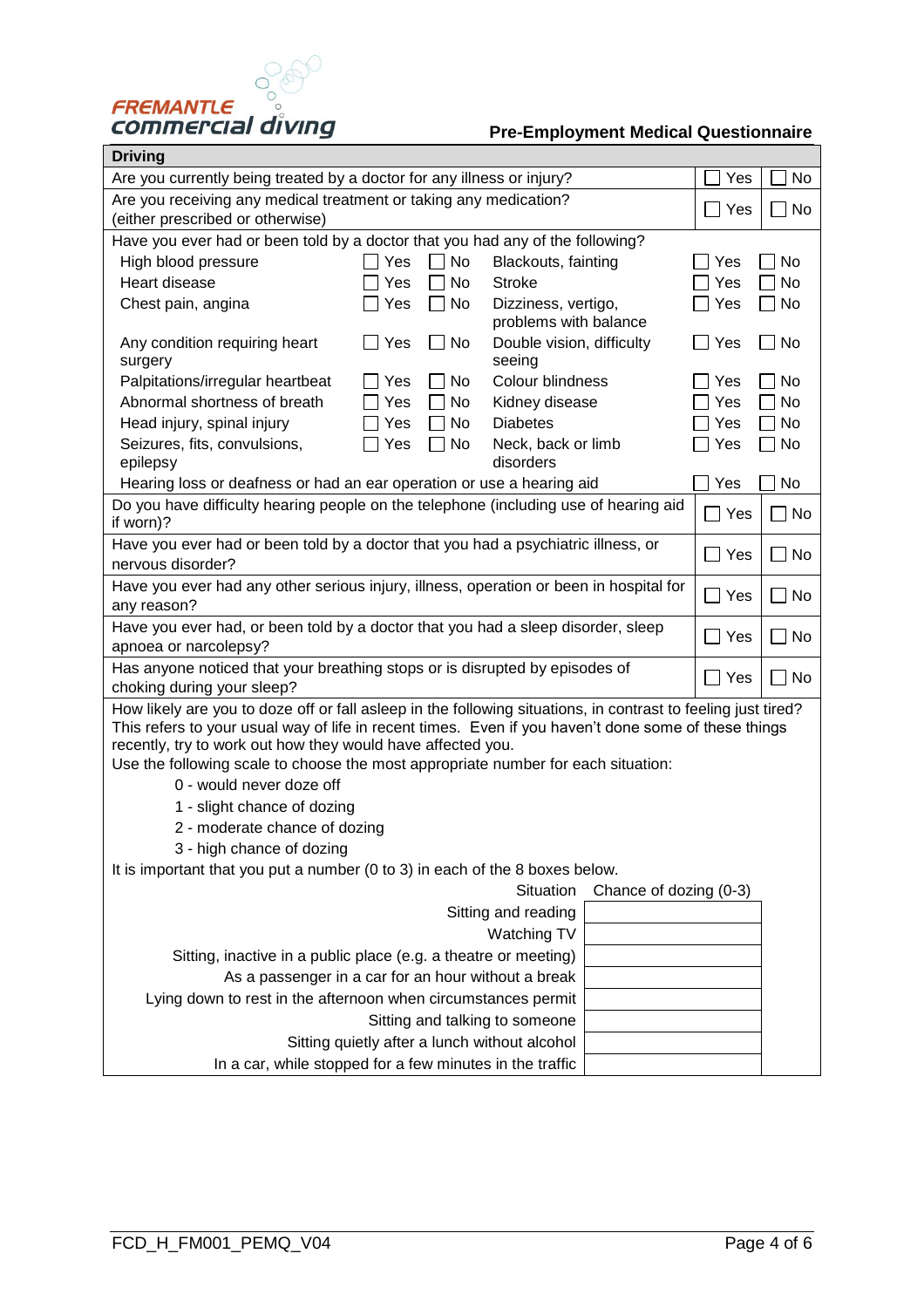

#### **Pre-Employment Medical Questionnaire**  $\overline{\phantom{a}}$

| Chemical Exposure                                                                                                                                                                                                                                                                   |     |     |                                                                                                                                                                                                      |     |     |
|-------------------------------------------------------------------------------------------------------------------------------------------------------------------------------------------------------------------------------------------------------------------------------------|-----|-----|------------------------------------------------------------------------------------------------------------------------------------------------------------------------------------------------------|-----|-----|
| Have you ever been treated for an injury, illness or side effect as the result of being<br>exposed to chemical or toxic substances or using of PPE? (eg gloves)                                                                                                                     |     |     |                                                                                                                                                                                                      |     | No. |
| Do you suffer from any medical or health related condition that may be affected as<br>the result of being exposed to medications, detergents, cleaning solutions, and<br>pesticides? (eg respiratory conditions such as asthma, dermatitis or eczema,<br>allergenic reactions, etc) |     |     |                                                                                                                                                                                                      |     | No. |
| Is there any reason that you can't wear safety or protective equipment (ie safety<br>foots, ear muffs or plugs, helmet or safety glasses)?                                                                                                                                          | Yes | No. |                                                                                                                                                                                                      |     |     |
| Have you had or do you suffer from:                                                                                                                                                                                                                                                 |     |     |                                                                                                                                                                                                      |     |     |
| Eczema                                                                                                                                                                                                                                                                              | Yes | No. | Allergies                                                                                                                                                                                            | Yes | No  |
| Dermatitis                                                                                                                                                                                                                                                                          | Yes | No. | Loss of consciousness                                                                                                                                                                                | Yes | No. |
| Other skin problems                                                                                                                                                                                                                                                                 | Yes | No  | Epilepsy or fainting                                                                                                                                                                                 | Yes | No. |
|                                                                                                                                                                                                                                                                                     |     |     | If you have answered 'yes' to any of the questions in this section please provide details (e.g. dates,<br>what happened, nature of injury/medical condition, treatment details, time off work, etc.) |     |     |

| <b>Diving</b>                                                                                                 |     |                     |                                          |       |        |
|---------------------------------------------------------------------------------------------------------------|-----|---------------------|------------------------------------------|-------|--------|
| Have you ever had:                                                                                            |     |                     |                                          |       |        |
| Decompression illness                                                                                         | Yes | No.                 | <b>Barotrauma</b>                        | Yes   | No     |
| Vertigo / Dizziness                                                                                           | Yes | No.                 | Speech impairment                        | Yes   | – I No |
| Yes<br>l No<br>Frequent or severe ear aches, infections or problems (including middle, inner or<br>outer ear) |     |                     |                                          |       |        |
| Have you ever had, or is it likely that you would have difficulty with the following tasks:                   |     |                     |                                          |       |        |
| Standing for up to 30 minutes                                                                                 | Yes | No.<br>$\mathbf{L}$ | Sitting for up to 30 minutes             | Yes   | No     |
| Lifting heavy weights above<br>15 kg                                                                          | Yes | No                  | Working in hot or cold<br>extremes       | ∣ Yes | – I No |
| Climbing ladders                                                                                              | Yes | No.                 | Using hand tools                         | Yes   | . ⊤ No |
| Operating machinery                                                                                           | Yes | No                  | Shift work                               | Yes   | ∣No    |
| <b>Wearing PPE</b>                                                                                            | Yes | No                  | Working in confined spaces               | Yes   | l I No |
| Crouching, bending or<br>kneeling                                                                             | Yes | No                  | Repetitive movements of<br>hands or arms | Yes   | – I No |

| Psychological                                                                                                                                                                         |     |    |
|---------------------------------------------------------------------------------------------------------------------------------------------------------------------------------------|-----|----|
| Have you ever received medical treatment for a stress related condition? (eg<br>ulcers, nervous trouble, insomnia, depression, anxiety or panic attacks, nervous<br>breakdown)        | Yes | No |
| Have you ever received counselling for a stress related condition?                                                                                                                    | Yes | No |
| Have you or do you suffer from a psychological condition?                                                                                                                             | Yes | No |
| If you have answered 'yes' to any of the questions in this section please provide details (e.g. dates,<br>what happened, nature of condition, treatment details, time off work, etc.) |     |    |